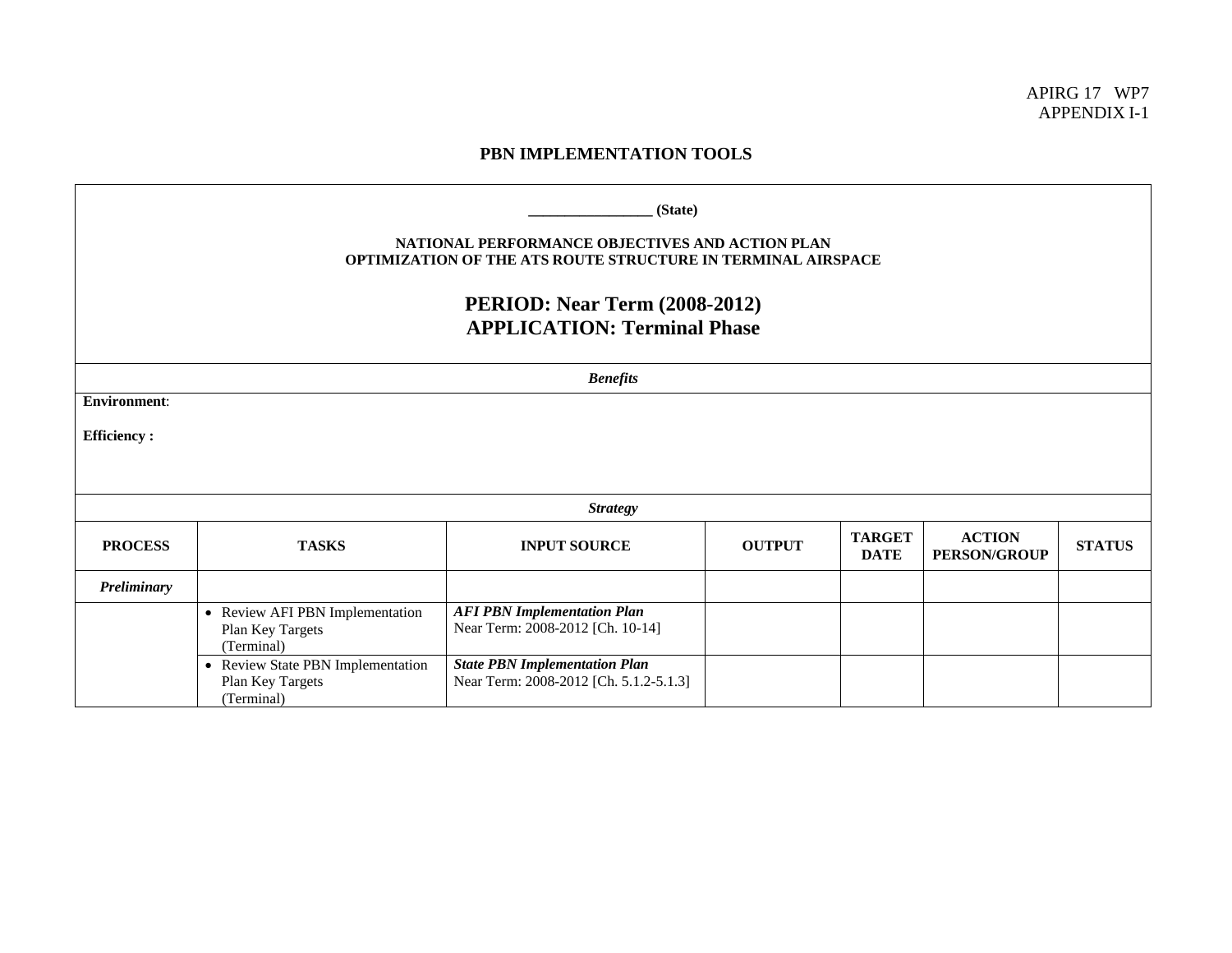## APIRG 17 WP7 APPENDIX I-1

| <b>PROCESS</b>                                                  | <b>TASKS</b>                                                                                                            | <b>INPUT SOURCE</b>                                                                                        | <b>OUTPUT</b>                                                                | <b>TARGET</b><br><b>DATE</b> | <b>ACTION</b><br><b>PERSON/GROUP</b> | <b>STATUS</b> |
|-----------------------------------------------------------------|-------------------------------------------------------------------------------------------------------------------------|------------------------------------------------------------------------------------------------------------|------------------------------------------------------------------------------|------------------------------|--------------------------------------|---------------|
| <b>Terminal</b><br><b>Applications</b><br><b>Implementation</b> |                                                                                                                         |                                                                                                            |                                                                              |                              |                                      |               |
| Process <sub>1</sub><br><b>Determine</b><br><b>Requirements</b> | <b>Step 1-</b> Formulate airspace concept                                                                               | PBN Manual, Vol. 1B Ch. B 2.3.1<br>ATM needs (civil/military)<br>$\triangleright$                          |                                                                              |                              |                                      |               |
|                                                                 | <b>Step 2-</b> Assessment of existing fleet<br>capability and available<br>navaid infrastructure                        | PBN Manual, Vol. 1B Ch. B 2.3.2<br>$\blacktriangleright$<br><b>IATA Survey</b><br><b>State Survey</b><br>≻ |                                                                              |                              |                                      |               |
|                                                                 | <b>Step 3-</b> Assessment of existing ATS<br>surveillance system and<br>communications infrastructure<br>and ATM system | PBN Manual, Vol. 1B Ch. B 2.3.3                                                                            |                                                                              |                              |                                      |               |
|                                                                 | Identify necessary navigation<br>Step 4-<br>performance and functional<br>requirements                                  | PBN Manual, Vol. 1B Ch. B 2.3.4                                                                            |                                                                              |                              |                                      |               |
|                                                                 |                                                                                                                         |                                                                                                            | <b>Navigation functional</b><br>⋗<br>requirements<br><b>Fleet capability</b> |                              |                                      |               |

¾ **CNS/ATM capabilities**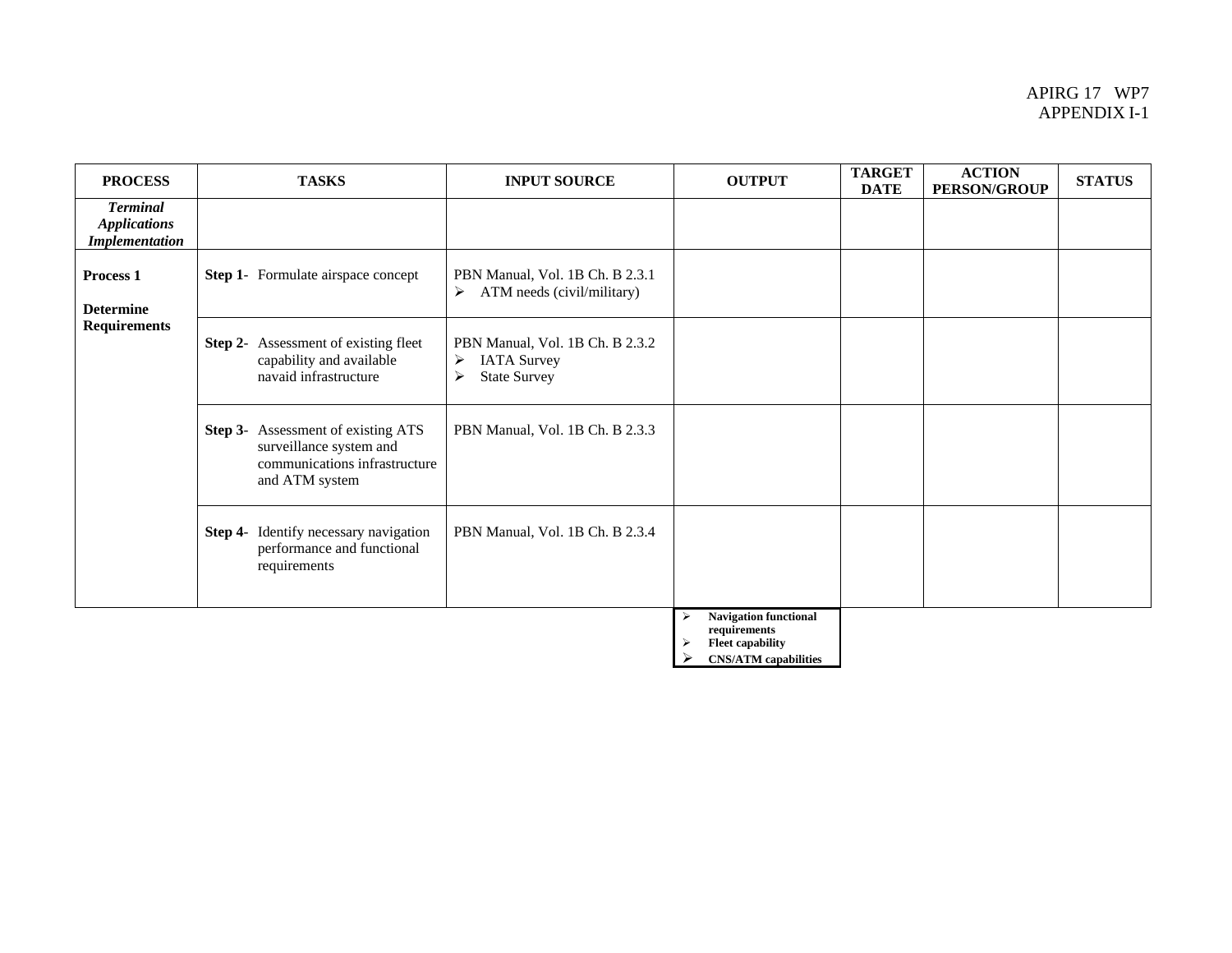## APIRG 17 WP7 APPENDIX I-1

| Process 2<br><b>Identifying</b><br><b>ICAO</b><br>navigation<br>specification for<br>implementation | Step 1- Review ICAO navigation<br>specifications                                                                                                                                                                                            | PBN Manual, Vol. 1B Ch. B 3.3.1<br>Navigation functional<br>≻<br>requirements<br>Fleet capability<br>CNS/ATM capabilities<br>➤ |                                     |  |
|-----------------------------------------------------------------------------------------------------|---------------------------------------------------------------------------------------------------------------------------------------------------------------------------------------------------------------------------------------------|--------------------------------------------------------------------------------------------------------------------------------|-------------------------------------|--|
|                                                                                                     | Identify appropriate ICAO<br>Step 2-<br>navigation specification to<br>apply in the specific<br>CNS/ATM environment<br>$\triangleright$ RNAV 5<br>$\triangleright$ RNAV 2<br>$\triangleright$ RNAV 1<br>$\triangleright$ New specification? | PBN Manual, Vol. 1B Ch. B 3.3.2                                                                                                |                                     |  |
|                                                                                                     | Identify trade-offs with<br>Step 3-<br>airspace concept and<br>navigation functional<br>requirements (if necessary)                                                                                                                         | PBN Manual, Vol. 1B Ch. B 3.3.3                                                                                                |                                     |  |
|                                                                                                     |                                                                                                                                                                                                                                             |                                                                                                                                | <b>Navigation</b><br>specifications |  |